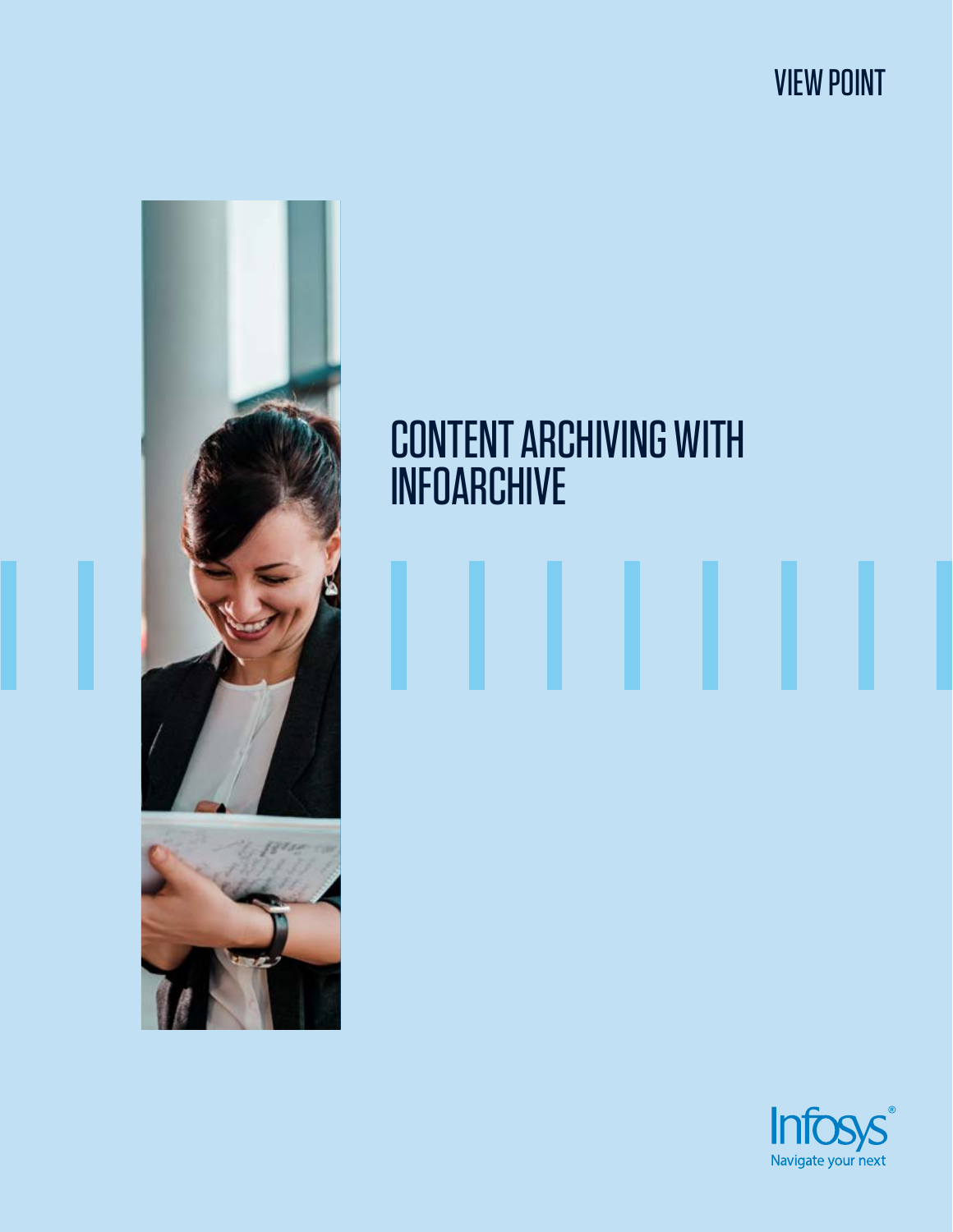#### Executive Summary

Making a decision on archival of legacy applications' data is a difficult but necessary step for many IT organizations today, considering the very high data volume and the resultant costs associated with maintaining such applications. Similarly, live applications with high storage footprint pose cost challenges to IT departments. Regulatory, compliance and legal requirements add further complexity around the data storage strategy. All this, coupled with disparate type of data characteristics present in an organization (e.g. data formats, confidentiality requirements, retention needs, output adaptabilities), as well as increasing digital requirements (e.g. analytics, reporting, integrations) makes selection of an archival platform a non-trivial task.

Due to the sheer volume and resultant costs, unstructured data (i.e. content) archival is one of the hot areas in ECM landscape of many organizations. While there are many archival products available in the market offering a number of options to handle the data complexity, cost and compliance requirements, it can be daunting to zero-in on a cost effective product while ensuring the compliance and performance expectations are met.

OpenText InfoArchive is one of the leading players in the archival landscape, allowing archival options for the data in a costeffective and compliant manner, while offering the digital features, and flexibility to accommodate any future extensions.

This white paper provides insights into InfoArchive architecture, typical use cases and design considerations for InfoArchive based archiving solutions for content e.g. archive structure, search design, transformation strategy, retention strategy, storage options etc., which in turn, can aid in designing a cost-effective, standardsbased, performant, infrastructure-agnostic and compliant archiving platform.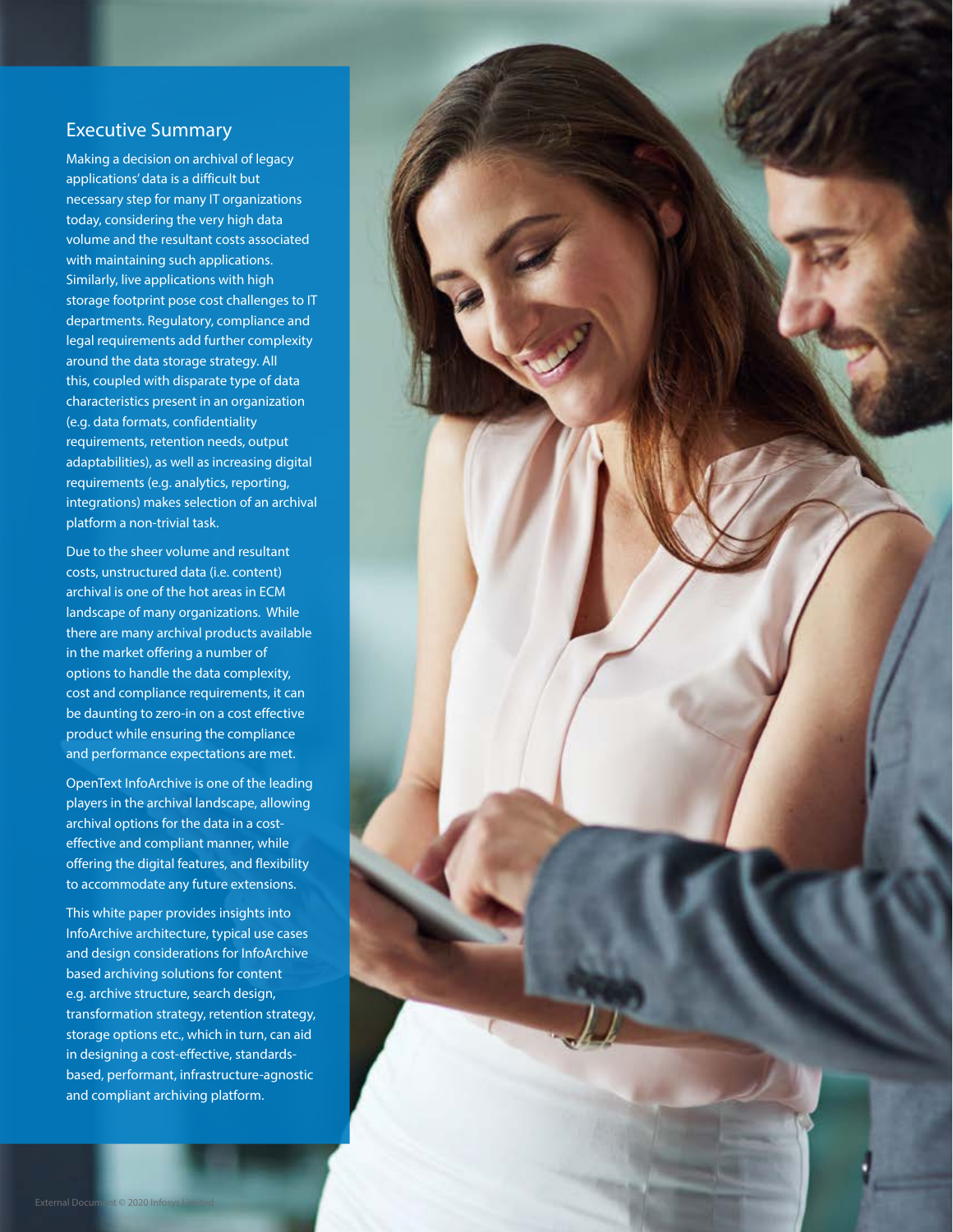### InfoArchive – How It Works

InfoArchive is an enterprise archival platform, based on OAIS (Open Archival Information System) standards. It supports very high volume archiving scenarios (petabytes scale), with structured and/or unstructured data, and enhances the ability to secure and leverage critical application data and content.

It supports multiple languages, enabling the use suited for global audience. Due to its enormous scaling capabilities, it's well suited as an application agnostic archival mechanism, i.e. multiple applications can be archived on a single InfoArchive instance, separated from each other by security controls, and can have different design elements.

#### Being an OAIS-compliant archival solution, InfoArchive ensures to:

- Gather and accept appropriate information about the data, from information producers
- Apply sufficient controls on the information to ensure long-term preservation
- Determine the access scope of the target user base
- Make the information understandable by the target audience, without any assistance from original information producers
- Follow defined policies and procedures to preserve the data information against reasonable contingencies, and to disseminate the information as authenticated copies of the original data or as traceable to the original
- Make the information available to the target user base

#### Architecture

InfoArchive has the classic three-tiered architecture : Native XML database, called xDB at the backend for data persistence, InfoArchive server as middleware, for computational duties and InfoArchive web UI, providing user experience.

The newer versions of InfoArchive (4.x onwards, with 16.5 stack being the latest) include a new architecture, shedding the Documentum components present till 3.x. The new InfoArchive application has an AngularJS and Bootstrap based UI, with the server relying on spring Data. The result is an application that is lightweight and more performant.

The REST API layer follows the decoupled architecture paradigm, allowing a custom UI to be built for presentation where need be. It enhances the interoperability capabilities, allowing the functionalities to be used via REST calls, while data encryption capabilities help secure the data at rest.

The modular architecture of InfoArchive allows the servers to be specialized for performing a specific functionality, e.g. ingestion, search etc. This allows better flexibility to handle the SLA and availability requirements (e.g. add more search server instances, to improve search responses, add dedicated servers for data ingest)

#### Under The Hood

InfoArchive uses XML as the format for data preservation for long-term retention, enabling platform-independence. xDB database is used to store these files (the XML data and structure), which allows xml queries to be run against the data efficiently, at any level of detail.

xDB is a proprietary, lightweight XML database. Use of XML allows encoding information for long-term, platformindependent retention.

InfoArchive allows Amultiple, different data structures to be stored in a single repository (archive), which can consist of both structured and unstructured data. The structured and unstructured data can constitute a single record (e.g. invoice content files + SAP data for invoices) and can be accessed/treated as a single object for querying/reporting.

A holding is the entity holding an archive's data (Archival Information Package or AIPs). An application can have one or more holdings. Holding can be thought of as a top level (i.e. root) folder, under which all the data resides. The data under a holding reside in flat structure.

A single instance of InfoArchive can have multiple applications, completed isolated from each other, secured by access controls.

#### Loading The Data

An InfoArchive holding (archive) can be either table-based or SIP-based (submission information packages). The table-based archive uses a schema to ingest structured data and linked files from a database table (not covered in this document)

For content (i.e. unstructured data), a SIPbased archive uses submission information packages (SIPs) to ingest data from files, data records, or compound records. An SIP is a ZIP file containing an index file, a descriptor file and one or more content files. The unstructured data is ingested into InfoArchive as SIPs, containing the content files, metadata XML file (containing indexes for all these content files) and a descriptor file(XML), describing the contents of the SIP.

Post upload, the SIP becomes a logical partition(AIP) in InfoArchive. The metadata is stored in xDB, and the zip file is pushed to storage location.

In case of structured data, the SIP will contain only the XML files.

Data upload can be performed using the batch jobs (scripts) or via REST calls, allowing near real-time data ingest.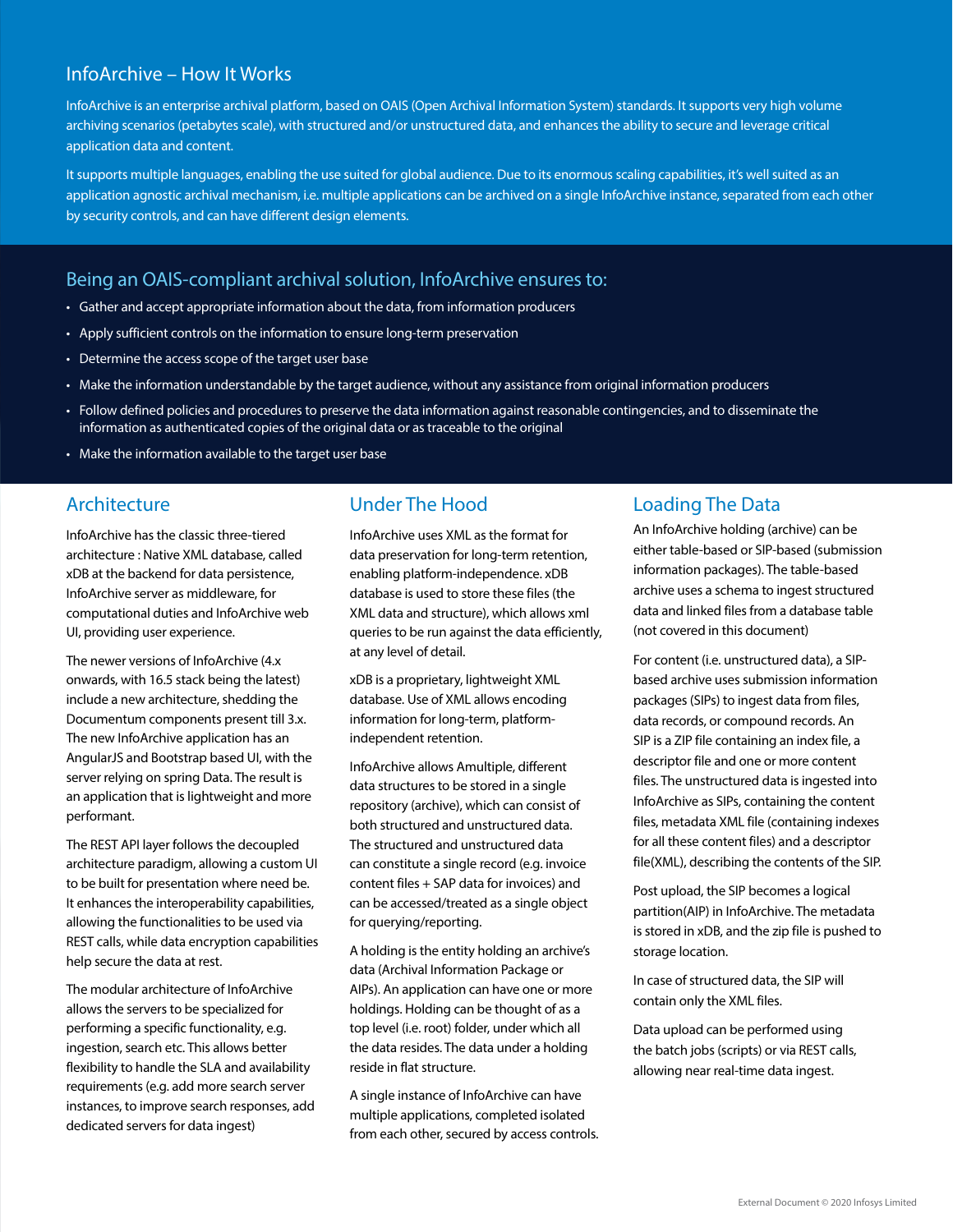# Finding The Data

InfoArchive deploys a 2 step search mechanism. The logical partition(AIP) is associated with at least one search criteria. A partition would typically contain 10s of thousands of records(AIUs).

On a high level, following is the way InfoArchive search functions –

- An index is created against the search criteria, which is mapped to the specific AIP (i.e. partition key)
- 1st step search locates the AIP, which contains the record. Since AIPs will be low in numbers, this will be very quick. This search is carried out in main database, one of the databases within the xDB
- 2nd step search will perform the search within the AIP, for the specific record (Archival Information Unit or AIU). Due to smaller number of records to search from (typically multiples of 10,000), the record is located quickly

To keep the retrieval performant, a caching mechanism is supported, that allows the content to be cached in the local storage

# Storage Options

InfoArchive supports a number of storage solutions, e.g. SAN, cloud, CAS. This provides the enterprise a number of options to choose from, based on the availability, performance and cost considerations. Integration with cloud storage is supported via S3 interface, allowing a standard way of integrating with different providers (both EMC ECS & Amazon S3 can be integrated using S3 interface). Cheaper storage options like Glacier allow tiered data storage, facilitating storage of low value, infrequently accessed data to be kept in a low cost storage media.

### Data Security

For the data security requirements, InfoArchive supports the content and metadata encryption as well as data masking. It supports AES encryption using Bounty Castle and Java Cryptography Architecture (JCA)

As a typical use case example, personally identifiable information can be encrypted while ingesting the data. The search UI

will allow authorized users to search the encrypted data. The search results will be displayed in masked format (or decrypted format for authorized groups).

# **Compliance**

On the compliance end, InfoArchive 16.5 has built in features enabling retention/ purge management and hold capabilities. The built-in retention capabilities allow you to apply retention to records, on the application, AIP or record, using the UI/REST APIs, during ingestion or via batch jobs. Multiple retention policies can be applied to the same record. It provides the fixed, event-based and mixed mode\* retention capabilities.

InfoArchive is certified against many compliance standards such as Dodd-Frank(US), MiFID2/R (EU), OFSI E-13 (Canada) etc.

\*Retain the object for a fixed duration, however dispose immediately if an event implies that the object is no longer required .

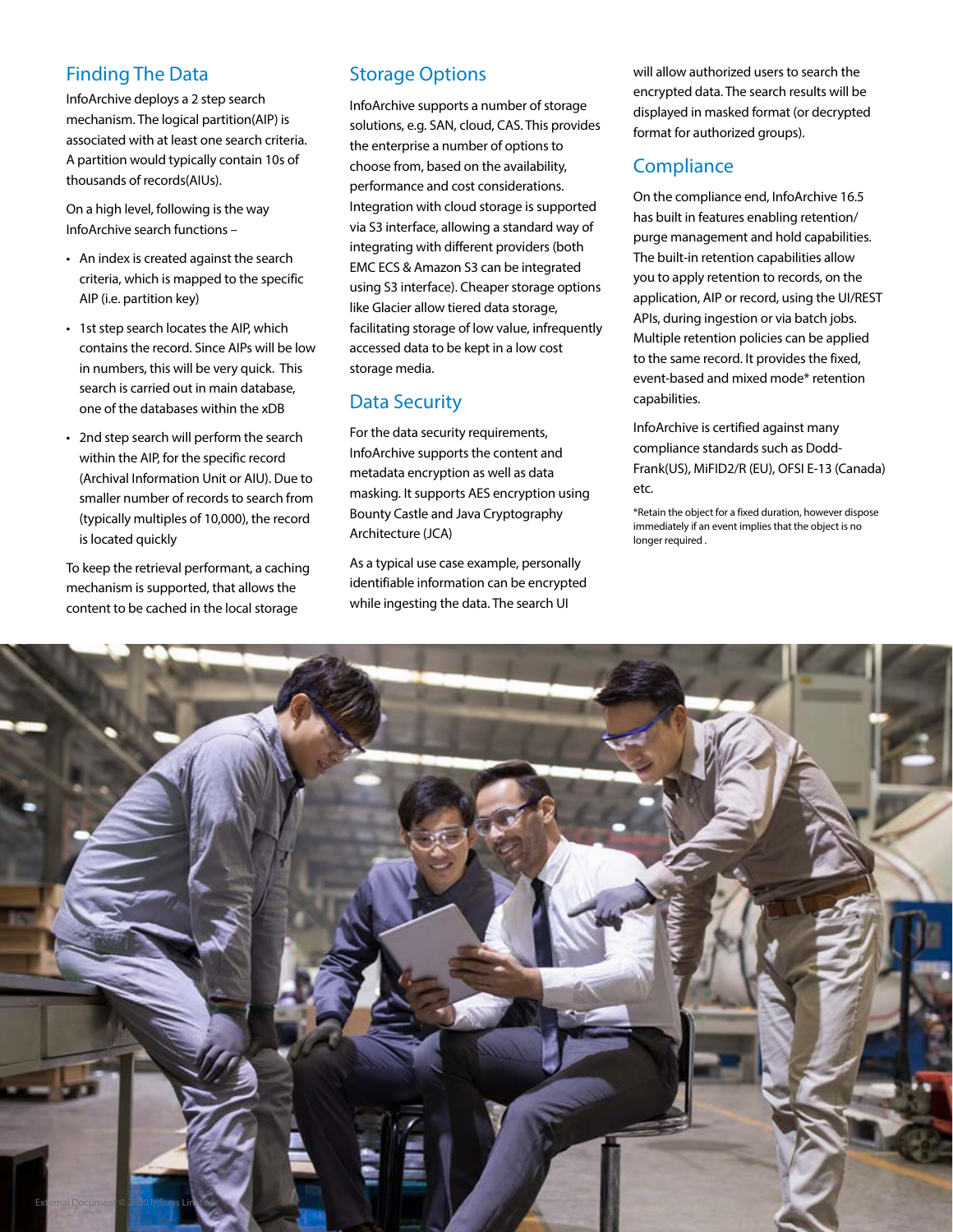#### Archival Scenarios and InfoArchive Fitment

Archival typically has 2 use cases - cold archiving, and live archiving.

Cold archiving includes data that is no longer part of live business processes, and its more cost effective to decommission the application containing this data. However, this data can be valuable to the business and important to preserve for compliance reasons, and hence this data set is archived, usually in one go (or in a limited, defined number of migration cycles). Access to this data is infrequent, hence performance criteria for the archival application are quite relaxed.

Live archiving refers to the use case where live business data from the leading application is archived regularly, to obtain the cost savings, and keep the leading application performant. While this data set too is read only, however the archival process is always running.

Live archiving is characterized by high ingest rate, as well as higher search/retrieval volumes compared to cold archiving, often with a custom/3rd party application accessing the InfoArchive data. Since the data is still used by the leading live application, performance and availability requirements are often quite stringent.

Below sections provide some more details on both the archival scenarios, and fitment of InfoArchive for both the cases.

#### Cold Archival

The traditional data archiving refers to the process of moving data from the primary application to a read-only, cost effective storage with search and retention capabilities, coupled with restricted access patterns (e.g. accessible only to administrators /limited set of users). The data is moved based on a defined set of criteria (e.g. age), which can be one time or as multiple steps process. This scenario is often associated with business application decommissioning.

Such archival applications, typically would have relaxed SLAs and availability requirements, compared to the live business applications, with data sitting in retired status, and accessed only for legal/ compliance requirements.

The underlying element of this approach is that the data has reached end-of-life from a business value perspective, and need to be retained primarily because of regulatory/ legal requirements.

For this scenario, InfoArchive is a straight fit, providing a low cost, flexible solution, with ability to store large volume of data for extended period of time, in a client agnostic format. It allows multiple archival applications to be created within a single InfoArchive instance, with options for a number of storage media (e.g. ECS, S3) to be configured. The built-in retention mechanism ensures that data is retained as per the compliance requirements, eliminating any accidental/malicious data losses. Robust data encryption capabilities ensure that sensitive data, while lying in inactive state, still has the safety measures equivalent to live business data. Role based accesses permits only the authorized users (typically a small number in this scenario) to access the data.

#### Live Archival

A slightly different archiving approach has increasingly found favor with large organizations (especially the financial institutions) in past decade. These companies, owing to the ever-increasing volumes of customer data, e.g. account statements, marketing e-mails, text messages, notifications etc. often look for an archival solution which provides the traditional archival cost advantages, but can also match the SLA requirements of the live business applications, along with the digital enablement for the integrations, reporting and analytics requirements.

In this scenario, typically the archival application is integrated with the leading business application, serving as its data store or sometimes directly exposed to the users via a custom search UI. Writes can happen synchronously, near-real-time (e.g. end of workflow), or asynchronously (e.g. batch jobs). Read SLAs of the applications

are expected to be on par with the live business applications. Archival application availability is also critical, due to it being part of the business process.

This approach can decrease the load on a live application, increasing performance and reducing hardware costs, by offloading some/most of the application's data to InfoArchive. The data that you choose to archive, and the frequency of archiving, is based on your business rules. For example, on a weekly basis, a bank can archive all bank statements that are a year old or more

For the live archiving scenario, InfoArchive's fitment needs to be thoroughly assessed, based on the availability and SLA requirements of the application. While InfoArchive is quite performant when it comes to ingest, search or retrieval, its high availability capabilities have some limitations (the underlying single instance of xDB presents a single point of failure).

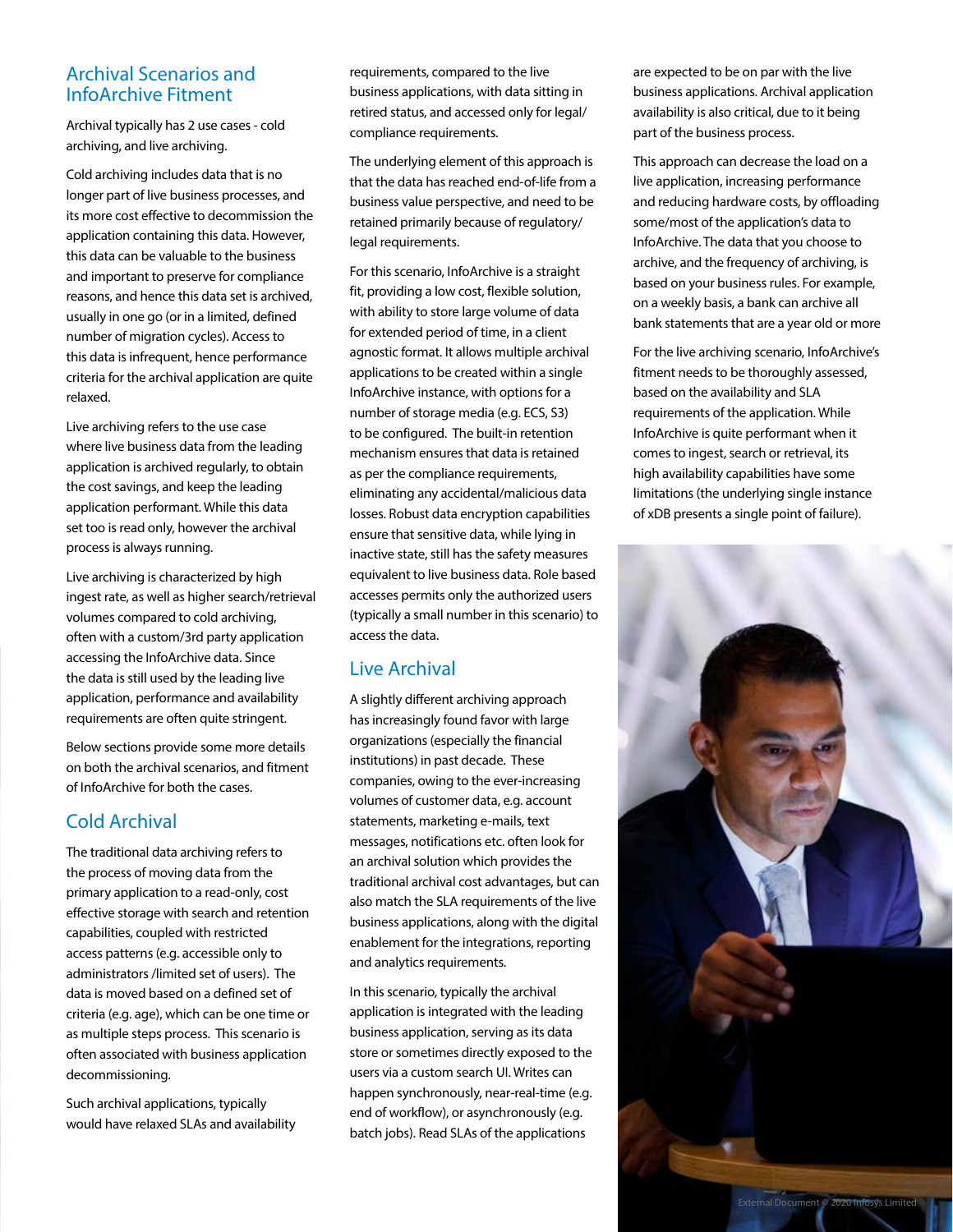# Design Considerations Search Architecture

The InfoArchive search architecture, as described earlier, relies on a 2 step search mechanism, i.e. 1st step identifies the AIP containing the record, while the 2nd step searches for a given record within the AIP.

For the search design, the AIP size and mode should be chosen carefully, since if the AIP size is too small (e.g. 10 records per AIP), then for a large repository, the AIP count itself will be very high, and it'll impact the 1st step performance (as per OpenText, post 200,000 AIPs, search performance starts to suffer). On the other hand, a very large AIP can choke the 2nd step search, thus eliminating the advantages of the 2 step search. Also, it must be evaluated where background search can serve the purpose (e.g. scheduled reporting tasks)

For batch ingest, the private AIP mode works best (large number of records, e.g. 50,000 – 100,000, put into a single AIP, gets ingested at once). Private mode means that data becomes searchable immediately once ingestion is completed.

On the other hand, if the incoming data volumes are small (typical in live archiving scenarios), then aggregated AIP mode can be a better option (AIP is created with volume and time threshold, and incoming records are pushed into it till the threshold is reached, upon which it is closed).

For medium size data volumes (typically > 1000 to < 10,000), pooled AIP mode might be a better option (multiple AIPs share an XDB library, multiple AIPs can be open simultaneously)

From an availability perspective, since xDB is a single point of failure, search architecture should be carefully vetted against the SLA requirements. For live environments, a custom search/caching layer may need to be built on top of InfoArchive, to serve the required availability requirements. Alternatively, an active DR architecture can also be considered (with xDB replication enabled, and incremental content replication in place)

# Retention Design

InfoArchive supports fixed, event based as well as Mixed Mode retention. However, some factors need to be carefully considered while choosing the retention type for the given types/objects.

Two factors need to be evaluated carefully for an effective & easy to use retention architecture, which are -

- Functionality required
- Capacity to be handled

Functionality wise, InfoArchive does have a specific behavior when used with a certain hardware combination, so if there is a need for mixed mode retention, the requirements should be thoroughly evaluated against the InfoArchive capabilities and the product stack in use.

For example, when InfoArchive is configured with ECS cloud storage, the ECS storage will

apply its own hardware retention policy, on top of InfoArchive retention, based on the duration supplied by InfoArchive. ECS treats this duration as fixed, and it doesn't allow the item to be purged before this fixed date, neither does it allow the policy duration to be shortened (though it'll allow the policy duration extension). This is not the case with S3 or SAN.

Scenarios like this might have cost and possibly compliance implications in certain cases, and hence requirements should be clearly articulated early in project, and design should take into account this limitation.

Capacity wise, if the number of records is massive (e.g. billions), then the retention design should be carefully thought about, otherwise the managed item database (retention database) may become huge in size, having design and cost implications.

For example, in event based retention, a retention policy is created for each object. If we assume that objects for 1 record require 8 kb of storage space, then if event based retention is set up on 1 billion records, the resultant policy objects will require almost 7.5 TB of space. This, coupled with the fact that the managed item database needs to reside on the block storage, on a single xDB instance, may require a very large VM or physical server for xDB. This can create challenges for the infrastructure architecture & maintenance. So for very large data sets, Batch level retention policies will be better suited.

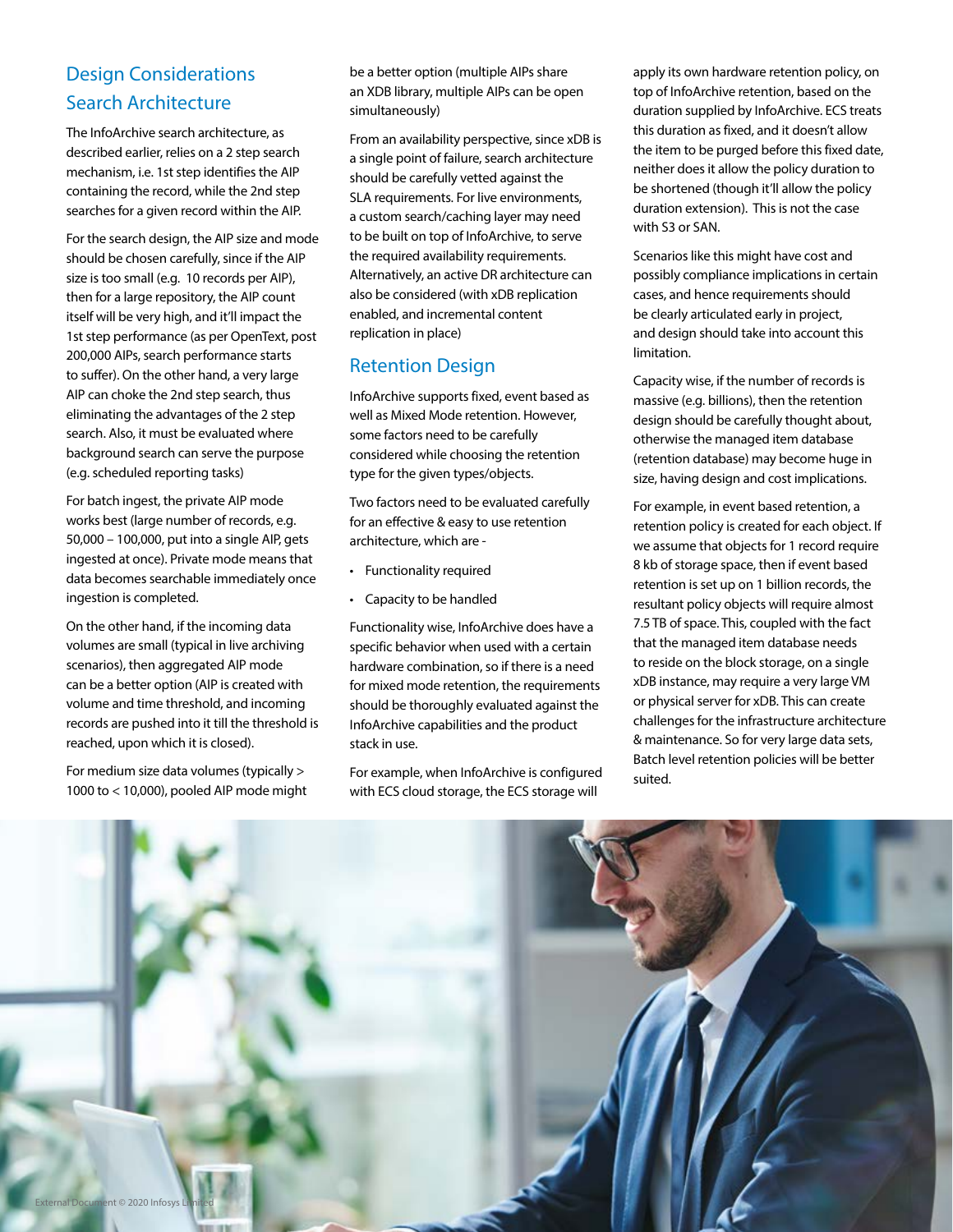# Availability

For the live archiving use cases where availability SLAs are stringent, the application design should take into consideration the InfoArchive reliance on a single xDB instance (the Web & IAS layer support high availability). There are design possibilities to mitigate this risk to a certain extent, e.g. spread the databases in xDB on different machines, so to protect against complete availability loss (e.g. the searches will still be functional if main database is up, while others are down). However even in this scenario, the availability risk will be there (e.g. the main database itself may go down, making InfoArchive metadata unavailable)

While the web UI and InfoArchive server support high availability, xDB as a single point of failure limits the overall application availability and failover options.

A possible option to handle this, can be to create an XDB replica and automate the switch from primary instance to replica upon failure detection. xDB doesn't provide any tools/mechanisms to detect primary instance failure and automatic failover, hence a custom script/tool needs to be used for this. This can provide a limited level of failover capability, however failover will not be seamless in this case as InfoArchive server needs to be rebooted for failover to take effect (i.e. to point to new instance), hence the switchover will be visible to the users.

### AIP Storage and Retrieval

Like many other applications, InfoArchive's search/retrieval performance too, is greatly dependent on the solution design. As described earlier, search performance requires thoughts around data partitioning strategy.

Similarly, data retrieval performance can vary a lot, based on the AIP creation strategy (i.e. data packaging). For example, retrieving a record from a 15 GB AFP (a data format) record (i.e. the entire file in an AIP) will take considerable time, due to the need to load the AFP file on disk, then parse it, and retrieve the document.

On the other hand, if the above AFP is split per record while ingesting, the record retrieval will be very quick, however the downside will be that the storage required for the document will be much greater than the original document size  $(3 - 4)$  times).

Hence the AIP creation strategy should strive to find a balance between the 2 extremes. For example, AIPs with n\*100 records in one file (where n <=50 typically offer better performance, while providing the space savings)

# Encryption Design

Encryption is invaluable as a mechanism for protecting data, particularly personally identifiable information, from disclosure to unauthorized channels. For encryption to be ensure security and be effective across large enterprises, the encryption keys must be managed with the same level of attention, given to the confidential data that they protect. Enough protection should be introduced in the solution to ensure that the keys are not easily guessed, disclosed or lost, and so that the data they encrypt can be recovered by authorized channels.

InfoArchive supports a number of encryption providers (e.g. bouncy castle, JCA), offering multiple encryption options. However, it provides limited options when it comes to integrate with more sophisticated centralized encryption and key management solutions. For example, it doesn't support integration with Vormetric or Voltage Security. Gemalto-SafeNet, which offered some of these capabilities in earlier version, is not supported in 16.x versions.

Hence use of InfoArchive should take into consideration the enterprise key management solution in place if any, and the design challenges it may introduce for InfoArchive architecture

# **Transformation**

In the Archival space, with growing number of application areas and content resources involved, the diversity challenges related to source data have also increased. This presents the heterogeneity challenges, i.e. how to present the AFP, Pdf, Word or other formats content, in a unified, read-only format to the end-user.

 The source content is often varied in nature, e.g. customer statements (AFP), communications(e-mails), invoices (jpeg/ tiff), manuals(pdf) or other content in different formats. To make it suitable for a support executive, to resolve a consumer query quickly, or for an analyst to derive meaningful insights from the content, the format homogeneity is often a pre-requisite.

For InfoArchive, while this is not a core product capability (except some pdf rendering features), and needs to be handled using additional solution elements, this still can have a large impact on the content storage (and thus costs), as well as retrieval performance (important in live archival scenarios).

Transformation can typically be performed in 2 different ways

- 1. Ingest transformation as the name implies, it deals with content transformation at the time of ingest
- 2. On-the-fly transformation store the content in original format, transform it only at the time of retrieval

The decision in favor of either of the 2 approaches (or a combination of both) should be carefully vetted against the storage costs, retrieval performance, as well as regulatory requirements (i.e. keep the 'original' content copy).

For example, converting a 10 GB AFP to pdf while ingesting it, will reduce the size a bit, however will introduce performance challenges in terms of individual record retrieval. The same AFP, if split at each record level, will make the retrievals very efficient, however the size will increase multifold (3 to 4 times compared to original), due to duplication of resources in each pdf.

In this example, a middle approach might work better, i.e. a pdf with n number of records (where n could range from 100s to a couple of 1000s records) typically offer the performance benefits, while still not bloating the storage.

Some add-ons (e.g. ProArchiver) offer certain storage and performance advantages by offering a custom format for storage, however this needs to take into consideration the vendor lock-in, and subsequent dependency on the proprietary format.